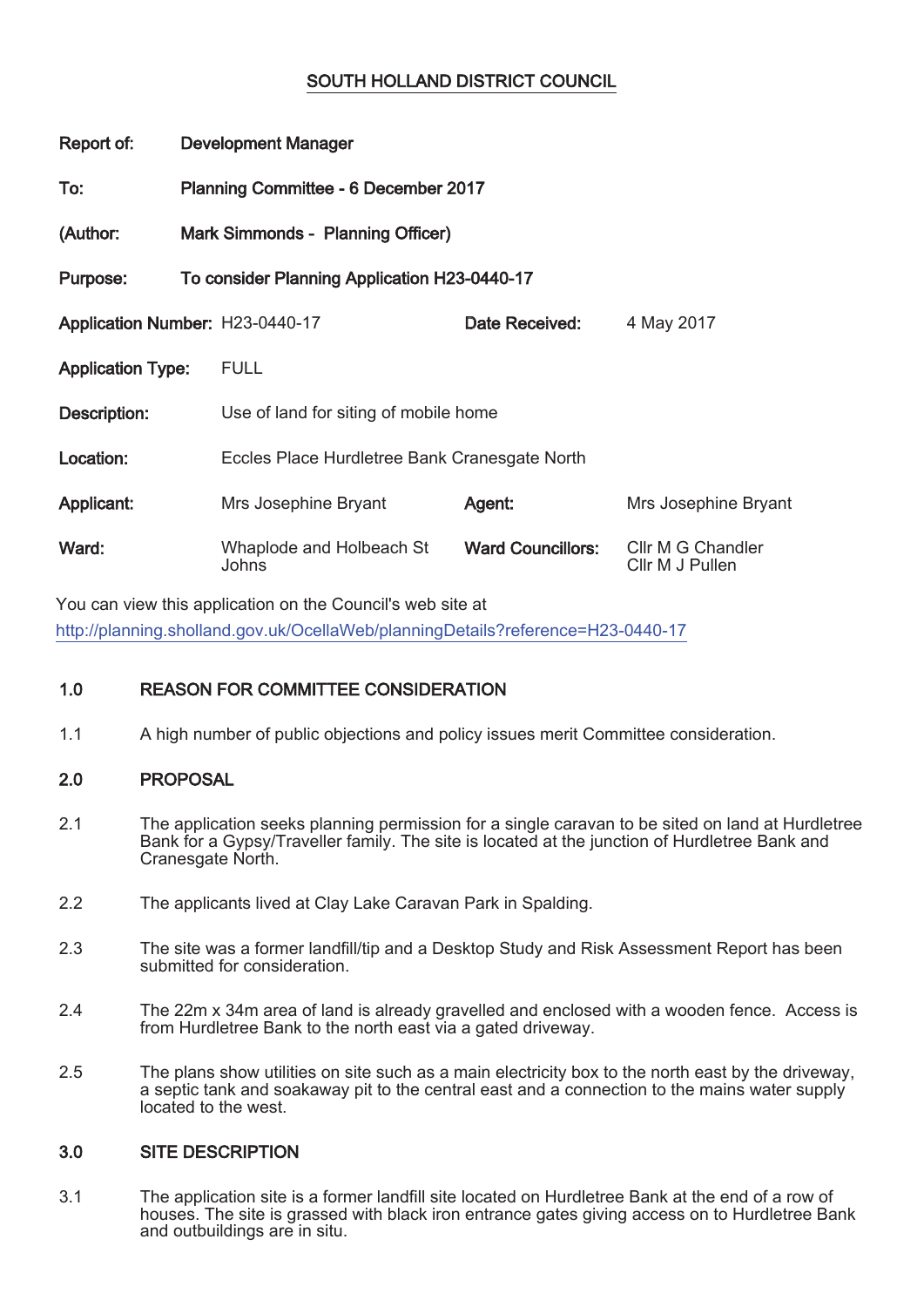3.2 The application site falls outside the defined settlement limits of Whaplode and is predominantly rural in its setting, context and character. The site has a closer connection with Whaplode St Catherine in terms of proximity and accessibility, rather than the main village of Whaplode itself.

# 4.0 RELEVANT PLANNING POLICIES

# 4.1 The Development Plan

### South Holland District Local Plan, July 2006

The South Holland Local Plan 2006 was formally adopted on 18 July 2006. Following a direction from the Government Office for the East Midlands under paragraph 1(3) of Schedule 18 to the Planning and Compulsory Purchase Act 2004, as of 18 July 2009 only certain Local Plan policies have been extended and continue to form part of the development plan. In the context of those saved policies referred to below, it is considered that the Local Plan was adopted in general accordance with the Planning and Compulsory Purchase Act 2004 (albeit under the transitional arrangements). Those policies referred to below are considered to accord with the thrust of guidance set out in the National Planning Policy Framework, and in the context of paragraph 215 of the NPPF should therefore continue to be given substantial weight in the decision making process.

Policy SG1 - General Sustainable Development Policy SG4 - Development in the Countryside Policy SG13 - Pollution and Contamination Policy SG14 - Design and Layout of New Development Policy SG15 - New Development: Facilities for Road Users, Pedestrians and Policy SG17 - Protection of Residential Amenity Policy SG18 - Landscaping of New Development Policy HS19 - Sites for Gypsies and Travellers

If regard is to be had to the development plan for the purpose of any determination to be made under the Planning Acts, Section 38 (6) to the Town and Country Planning Act as amended by the 2004 Act states that the determination must be made in accordance with the plan unless material considerations indicate otherwise.

# National Guidance

National Planning Policy Framework (NPPF), March 2012

Paragraph 14 - The presumption in favour of sustainable development Paragraph 17 - Core planning principles Sections 6 - Delivery a wide choice of high quality homes Section 7 - Requiring good design Section 11 - Conserving and enhancing the natural environmen

Planning Policy for Travellers Sites (PPTS).

Planning Practice Guidance (PPG), 2014

# 5.0 RELEVANT PLANNING HISTORY

5.1 No relevant planning applications.

The site was considered as part of the Local Plan Call for Sites process.

# 6.0 REPRESENTATIONS

6.1 Ward Member

Cllr M G Chandler - This site was identified in the SELLP. However, it was rejected as unsuitable. The site is identified as possible filled or contaminated ground i.e. There is potential that past usage of the site may endanger the health of occupants. With this in mind and having regard for supporting documents I believe that there should be an official report to ensure the safety regarding the possible residential use of the site further that it may be in conflict with the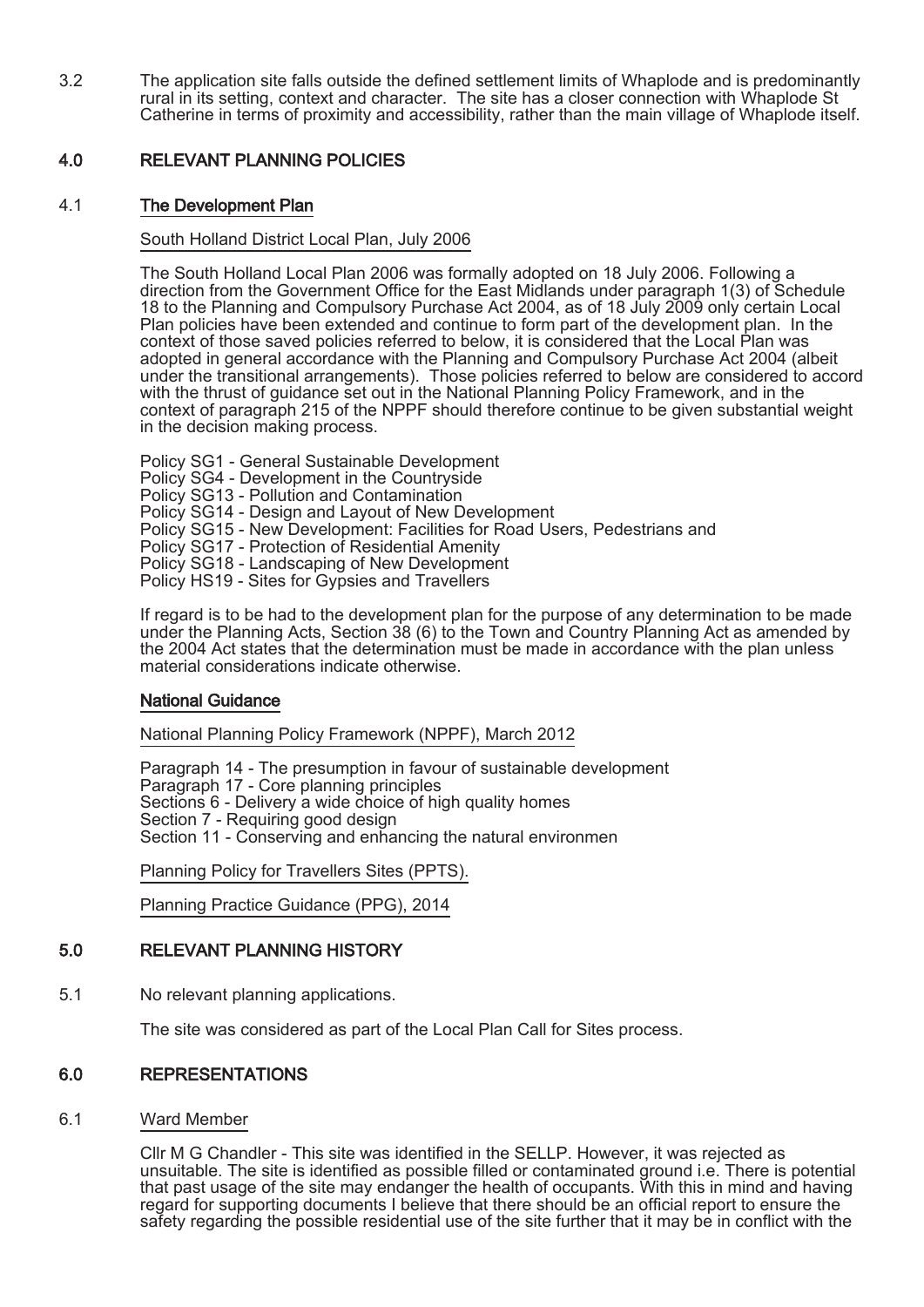SHDC Local Plan 2006. SG1 SG2 and H7 and with the NPPF para17 which seeks to actively manage patterns of growth to make the fullest possible use of public transport ,walking and cycling In the interests of proposed residents of the site, I feel these issues should be addressed when considering the application

#### 6.2 Whaplode Parish Council

Without knowing the applicants long term plans for this site are unable to support this application.

#### 6.3 LCC - Highways and Local Lead Flood Authority

Does not wish to restrict the grant of planning permission.

#### 6.4 Environment Agency

This proposal falls outside the scope of matters on which the EA is a statutory consultee. Therefore, have no comments to make on this application.

#### 6.5 SHDC Environmental Protection

Further to the submission of a Phase 2 Contamination Assessment - The applicant therefore needs to provide a remedial method statement which should be agreed before works are carried out and a validation report in due course to evidence the remediation.

Conditions will be imposed to ensure this and also to prevent the grassed are to be used a domestic garden/amenity area unless a replacement soil cover layer on the grass is carried out.

#### 6.6 SHDC Private Sector Housing

No objection.

#### 6.7 SHDC Policy

The emerging South East Lincolnshire Local Plan 2011-2036, identifies the application site as being within the countryside and does not allocate it for development.

Policy 17 of the emerging Local Plan identifies that there are 'known needs' for the provision of 4 new permanent residential pitches for Gypsies and Travellers and 1 new permanent residential plot for Travelling Showpeople in South Holland between 2011-2036. The Local Plan allocates sites to meet these needs. However, the justification to the policy goes on to identify that there may be additional 'unknown needs' will be met on other, unallocated sites, with planning applications judged against the provisions of the NPPF, SHDC Local Plan Policies and Policy 17 of the emerging plan.

#### 6.8 Public

There have been 38 objections/representations from the public including from a Planning consultant on behalf of residents.

The issues raised are summarised as follows:

-There are no local amenities, ie schools, transport, shops and doctors;

-Inappropriate development on a green field site outside of the development boundary which is far from amenities on a site that has historical issues of possible contamination from materials that could be harmful to humans;

-This proposed site is not near local transport:

-Increased traffic on a poor visibility junction and also the width of the road carries danger thus no footpaths;

-It is a visually prominent greenfield site and this development would have significant negative visual impact.;

-Should this be granted permission it would the allow everyone who has a Paddock in open country side to apply for the same: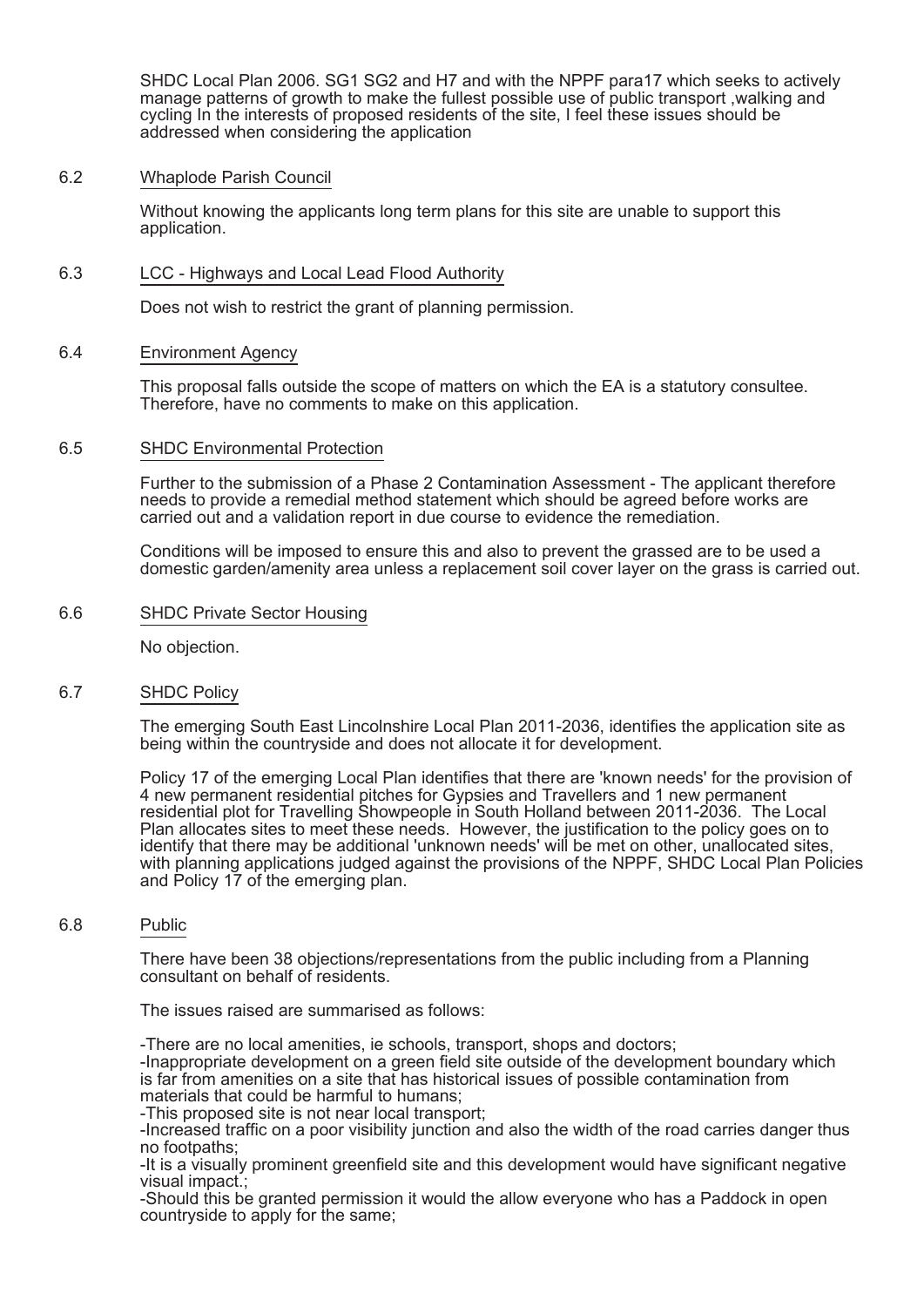- Concern is once permission has been given to place a caravan on the site more will be applied for also it's not far from the other proposed travellers site on mill gate;

·The entrance to the proposed site is unsuitable for any large vehicles to turn into the site with out causing obstructions to other road users it is only wide enough to get one car down the road at one time;

-The site is redeemed as undevelopable by the South East Lincolnshire local plan 2011-2036;

# 7.0 MATERIAL CONSIDERATIONS

- 7.1 The key material issues for considerations in this application are:
	- -Policy;
	- -Contamination;

-Character and appearance of the area;

-Highways;

-Amenity of Neighbours.

### 7.2 Policy

- 7.3 This site is in the open countryside where planning policy resists the building of new dwellings where this is sporadic and unplanned.
- 7.4 However this is for a specific identified need and in any case South Holland cannot demonstrate a 5 year housing supply currently and although this small scale level of accommodation would not make any substantial meaningful contribution to the housing supply figures this should be weighed in the planning balance.
- 7.5 The proposals are for additional dedicated traveller accommodation and this complies with local and national policy. The National Policy and Guidance is Planning Policy For Traveller Sites 2012 and the National Planning Policy Framework 2012 and the local policy which applies most specifically is HS19 Sites for gypsies and travellers which states that:

"Planning permission will be granted for new gypsy and traveller sites where there is an unmet need, or a need arises unexpectedly, and provided the following criteria are satisfied:"

The full list of criteria is not set out here but it is considered the proposals are in compliance.

- 7.6 It is not necessary, under current policy, for the people who would live/stay on the site to be related to the applicant as long as they are travellers - it is a general not specific need that has been identified.
- 7.7 The new travellers site would be for the use of anyone who meets the definition of 'traveller/gypsy'.
- 7.8 Contamination
- 7.9 A Stage 1, Desktop Study and Risk Assessment was submitted with the application and made recommendations that further investigation is required for this site in the form of an intrusive ground investigation. Following consultation with Environmental Protection and given the previous history of the site, Environmental Protection had requested to see the results of this investigation prior to any planning decision being made.
- 7.10 A Stage 2 Assessment was submitted on the 8th September 2017, which found some contamination which is a moderate risk to the users and visitors to the site and to water supply pipes. It therefore recommends that remediation is required (page 16/17 of the report). Environmental Protection recommended that the applicant, will therefore needs to provide a remedial method statement which should be agreed before works are carried out and a validation report in due course to evidence the remediation. This can be secured by condition with a timescale
- 7.11 Further discussion have taken place between Environmental Protection and the applicant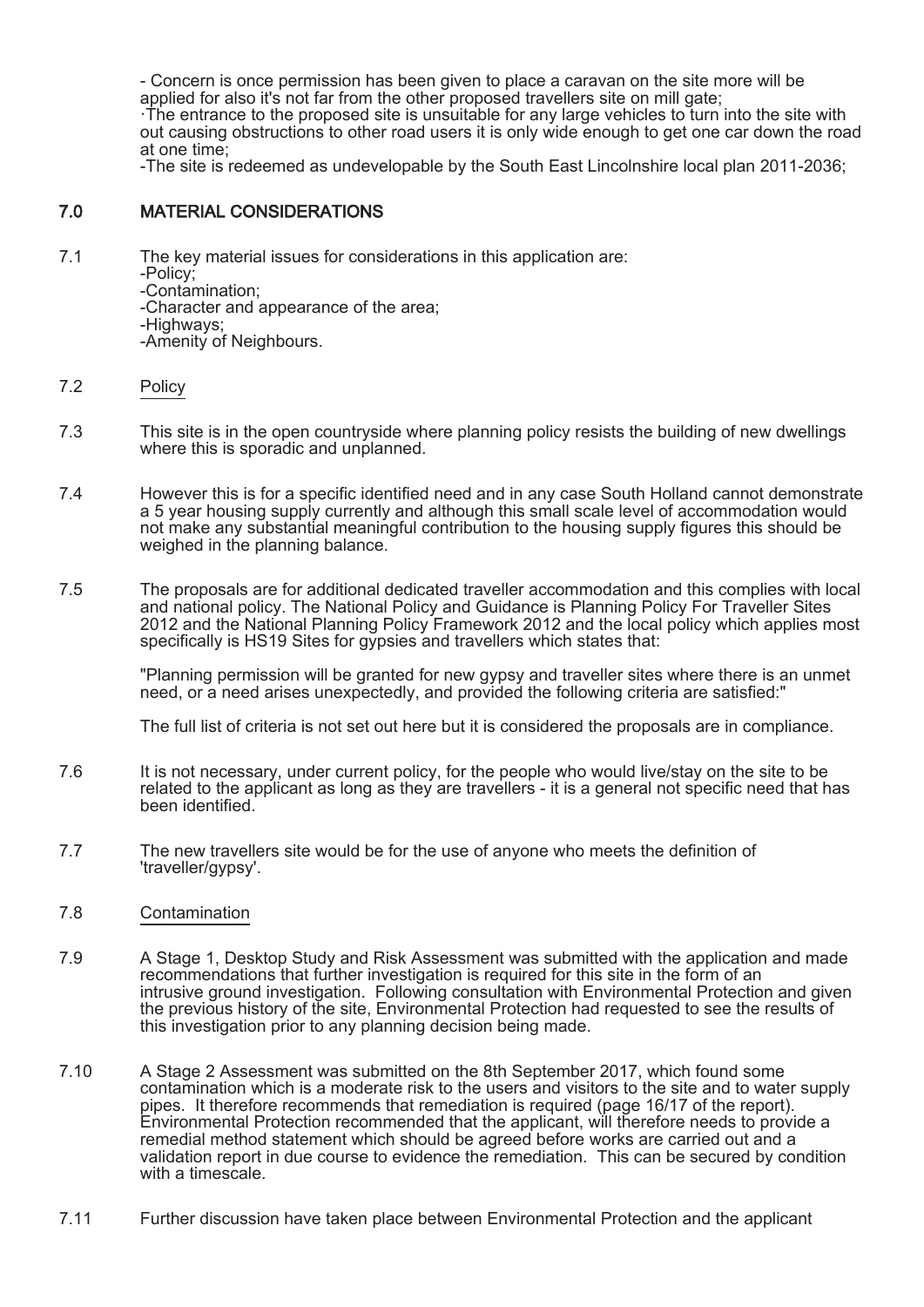regarding the requirements. The applicant has confirmed that the grass area is fenced off from the living area of the caravan and the grassed area will not be used as a domestic garden. Other than mowing occasionally, the area will not be used. On this basis, the to put a replacement soil cover layer on the grass field area of the site could be waived. However, a Planning Condition will be imposed to restrict the use of the area, unless the work is carried out and approved in writing. This is considered to be a reasonable request and one that is necessary for the grassed area.

- 7.12 Character and appearance of the area
- 7.13 The site is in the open countryside in use as paddocks but is adjacent to existing traveller accommodation and with judicious use of planting and landscaping the impacts can be softened. It is considered that the visual effects are acceptable.
- 7.14 Highways
- 7.15 The 'existing' accesses are no more than openings to grass verge area but the technical work involved is not likely to be problematical and there is good visibility to the site entrances as proposed.
- 7.16 LCC Highways raise no objections and simply advise a condition to make the access up to domestic quality.
- 7.17 Amenity of Neighbours
- 7.18 The site would be part of a modest traveller site of mobile homes and touring caravans. The site is the far side of the existing structures to the nearest residential property, which has dense landscaping recently planted and although yet to mature will eventually add to the separation between the site and the neighbour's house.
- 7.19 The development, as proposed, would not be likely to have any material impact upon the amenity of any residential properties outside the traveller site.
- 7.20 Conclusion
- 7.21 There is a need for traveller sites to be provided in South Holland, specifically the South Holland Gypsy, Traveller and Travelling Showpeople Accommodation Needs Assessment, and further more recent reviews of that work which indicates the need to be significantly greater than the GTAA figures.
- 7.22 The conclusions are that the evidence shows that there is a shortfall of sites in South Holland.
- 7.23 In this context it is considered that provision of sites for travellers on traveller owned land would comply with national policy, subject to the usual planning considerations such as access and landscaping etc.

#### 8.0 RECOMMENDATIONS

8.1 Grant Permission subject to those Conditions listed at Section 9.0 of this report.

#### 9.0 CONDITIONS

1. The development must be begun not later than the expiration of three years beginning with the date of this permission.

Reason: As required by Section 91 of the Town and Country Planning Act 1990 as amended by the Planning and Compulsory Purchase Act 2004.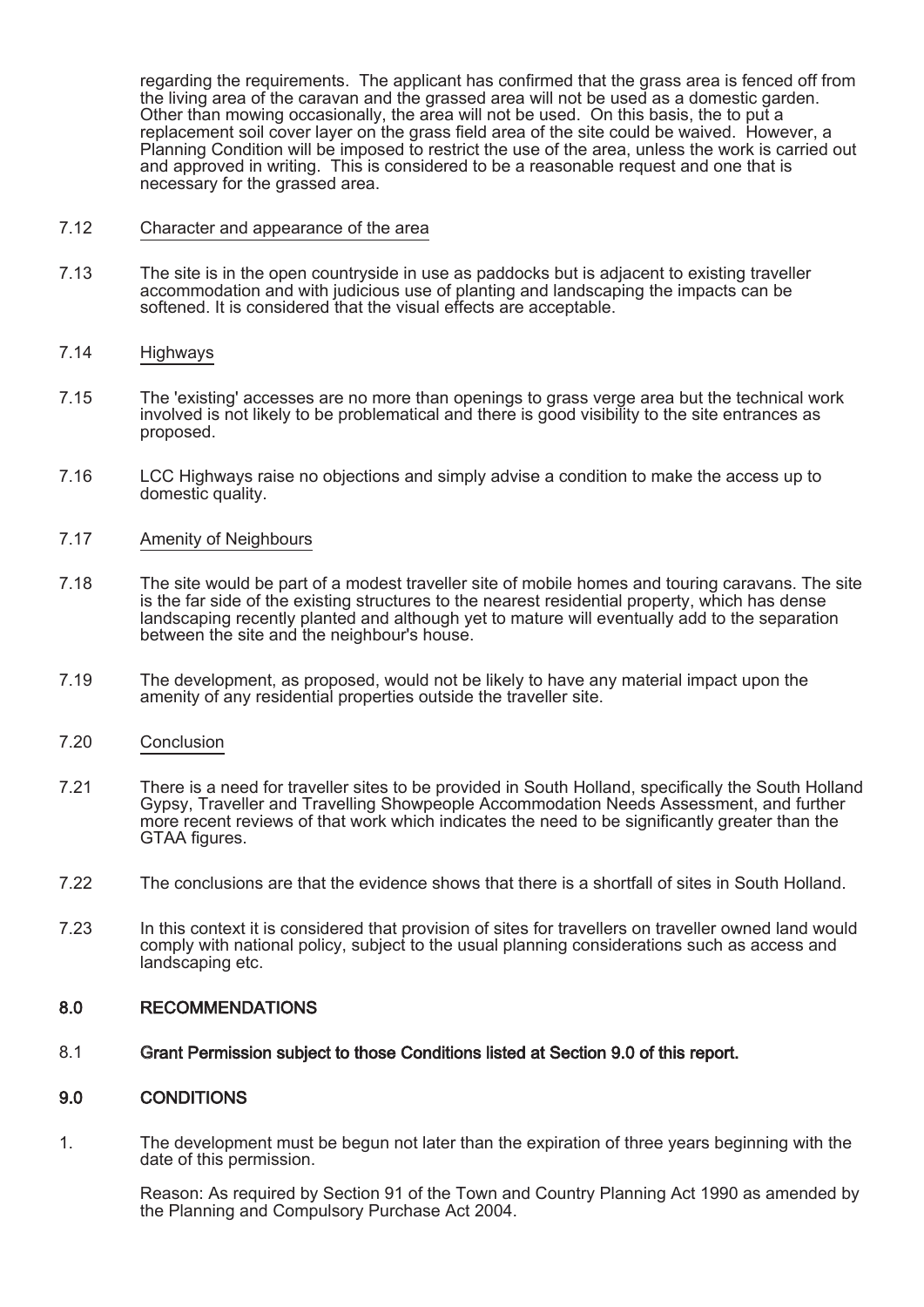2. The development hereby permitted shall be carried out in accordance with the following approved plans:

Site location plan and block plans received with the application.

Reason: For the avoidance of doubt and in the interests of proper planning.

3. Occupation of the development hereby permitted shall be limited to a person or persons who meet the definition of a gypsy or traveller as defined by national guidance set out in 'Planning policy for traveller sites'(August 2015)(or as may be amended) and any resident dependants.

> Reason: Permission has only been granted for this development in the open countryside on the basis of an identified need for gypsy/traveller pitches. Occupation of this site by nongypsy/traveller individuals or families would be contrary to established national and local policies of rural restraint.

> This Condition is imposed in accordance with Policies SG17 and HS19 of the South Holland Local Plan 2006 which reflect national guidance contained in both the National Planning Policy Framework 2012 and 'Planning policy for traveller sites, March 2012'.

4. The development hereby permitted shall not be commenced until a scheme to deal with any contamination of land or pollution of controlled waters has been submitted to and approved in writing by the Local Planning Authority (LPA) and until the measures approved in that scheme have been implemented. The scheme shall include all of the following measures:

> A written method statement detailing the remediation requirements for land contamination and/or pollution of controlled waters affecting the site shall be submitted to and approved in writing by the LPA, and all requirements shall be implemented and completed to the satisfaction of the LPA. No deviation shall be made from this scheme. If during redevelopment contamination not previously considered is identified, then the LPA shall be notified immediately and no further work shall be carried out until a method statement detailing a scheme for dealing with the suspect contamination has been submitted to and agreed in writing by the LPA.

iv) two full copies of a full closure report shall be submitted to and approved in writing by the LPA. The report shall provide verification that the required works regarding contamination have been carried out in accordance with the approved Method Statement(s). Post-remediation sampling and monitoring results shall be included in the closure report to demonstrate that the required remediation has been fully met.

#### Note

The applicant is advised that the phased risk assessment required by the Contaminated Land Scheme Condition should be carried out in accordance with the procedural guidance of the Environmental Protection Act 1990 Part 11A.

The applicant's attention is also drawn to the document entitled "Developing Land Within Lincolnshire - A guide to submitting planning applications to develop land that may be contaminated", which can be obtained through the Local Environmental Health Department.

Reason: To assess whether the site is polluted and to address any pollution to ensure a satisfactory development. This issue is integral to the development and therefore full details need to be finalised prior to the commencement of works.

This Condition is imposed in accordance with Policy SG13 of the South Holland Local Plan, 2006.

5. Other than general land maintenance such as mowing. The grassed area as shown on the block plan submitted shall not be used for any domestic or amenity purpose, unless a replacement soil cover layer is placed on the grass field area. A remedial method statement will need to be agreed before such works are carried out and a validation report in due course to evidence the remediation.

Reason: To assess whether the site is polluted and to address any pollution to ensure a satisfactory development. This issue is integral to the development and therefore full details need to be finalised prior to the commencement of works. This Condition is imposed in accordance with Policy SG13 of the South Holland Local Plan, 2006.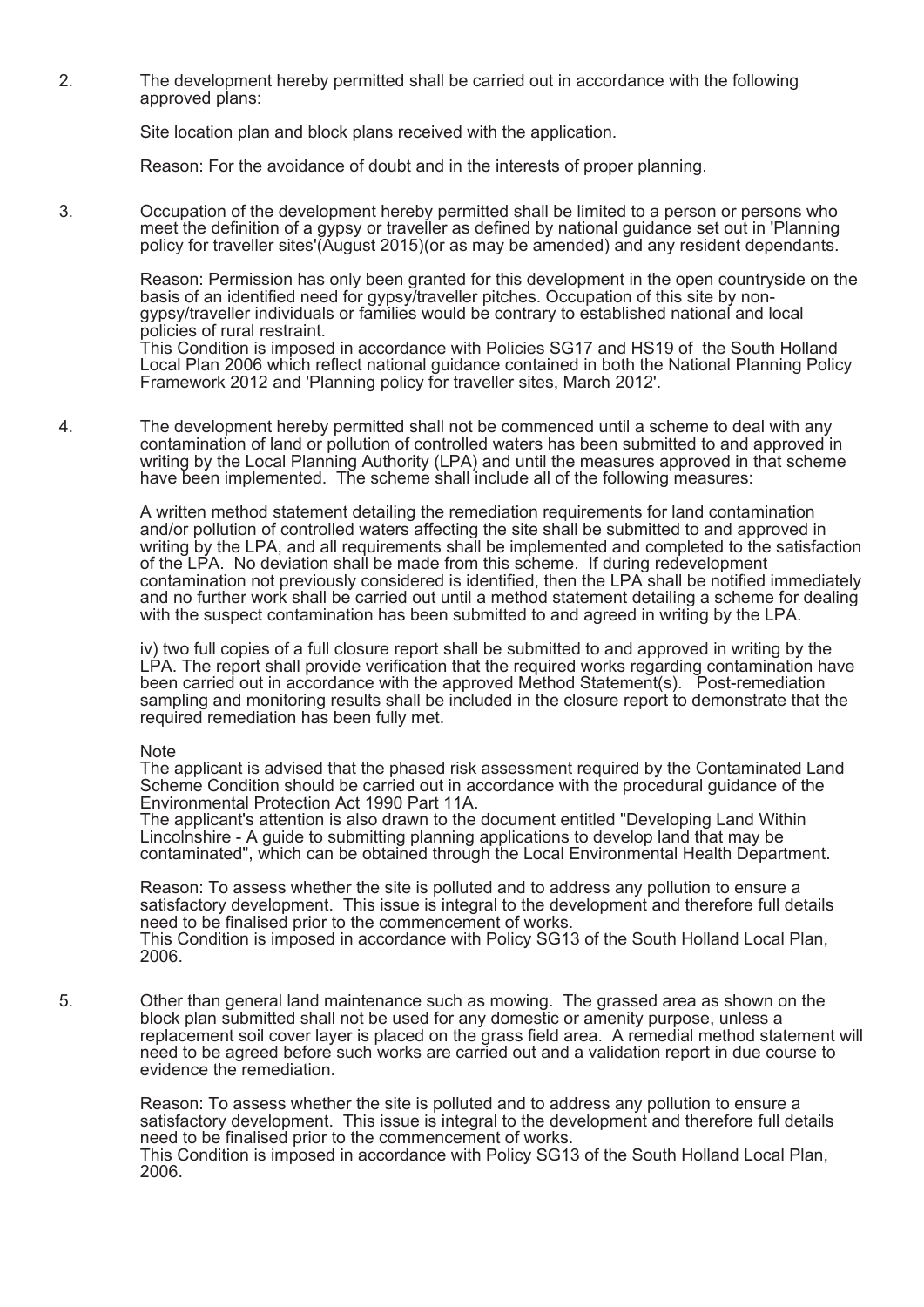6. Not more than 1 caravan shall be sited on the land at any one time. A maximum of 1 additional touring caravan may be sited on the land for no more than 28 days in any one calendar year.

> Reason: In the interests of the appearance of the development, levels of residential amenity and the visual amenity of the area in which it is set, and to provide for short term family gatherings.

> This condition is imposed in accordance with policies SG17 and HS19 of the South Holland Local Plan and with National Guidance set out in 'Planning policy for traveller sites'(August 2015)'.

7. Before the commencement of the development hereby permitted details of a screen planting scheme of trees, hedges and/or shrubs on the boundaries of the site including details of positions, heights on planting and species shall be submitted to and approved in writing by the Local Planning Authority. The details so approved shall be carried out in its entirety within a period of 6 months beginning with the date on which development is commenced. All trees, hedges and/shrubs shall be maintained by the owner or owners of the land on which they are situated for the period of ten years beginning with the date of completion of the scheme and during that period all losses shall be made good as and when necessary.

Reason:To ensure that the development is adequately screened by landscaping, in the interests of the visual amenity of the area in which it is set. This Condition is imposed in accordance with Policy SG18 of the South Holland Local Plan 2006.

8. Notwithstanding the provisions of the Town and Country Planning (General Permitted Development) Order 2015, (or any Order or Statutory Instrument revoking and re-enacting that Order), none of the following developments or alterations shall be carried out. i) the erection of freestanding curtilage buildings or structures including car ports, garages, sheds, greenhouses, pergolas or raised decks; ii) the erection of walls, fences or other means of enclosure.

> Reason: To ensure that the Local Planning Authority retains control over the future extension and alteration of the development, in the interests of its architectural and visual integrity, levels of residential amenity, and the visual amenity and character of the area within which it is set. This Condition is imposed in accordance with Policies SG17 and HS19 of the South Holland Local Plan 2006.

9. The Local Planning Authority has acted positively and proactively in determining this application by assessing it against all material considerations, including national guidance, planning policies and representations that have been received during the public consultation exercise, and subsequently determining to grant planning permission.

> This decision notice, the relevant accompanying report and the determined plans can be viewed online at http://planning.sholland.gov.uk/OcellaWeb/planningSearch

Background papers:- Planning Application Working File

# Lead Contact Officer

| Name and Post:    | Richard Fidler, Development Manager |
|-------------------|-------------------------------------|
| Telephone Number: | 01775 764428                        |
| Email             | rfidler@sholland.gov.uk             |

# Appendices attached to this report:

| Appendix A | Plan A |
|------------|--------|